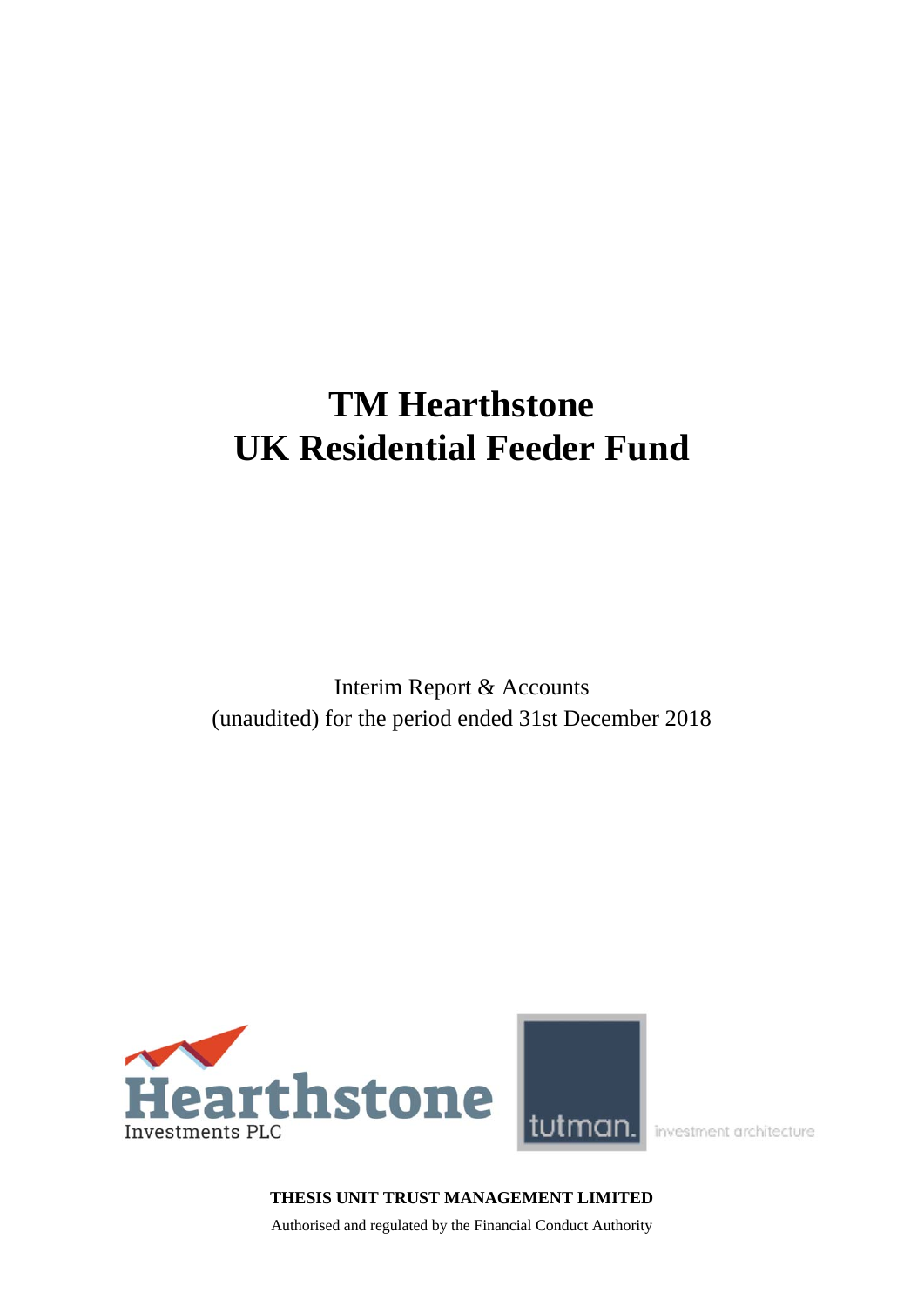# TM Hearthstone UK Residential Feeder Fund

# **Contents**

# Page

| TM home investor feeder fund |  |
|------------------------------|--|
|                              |  |
|                              |  |
|                              |  |
|                              |  |
|                              |  |
|                              |  |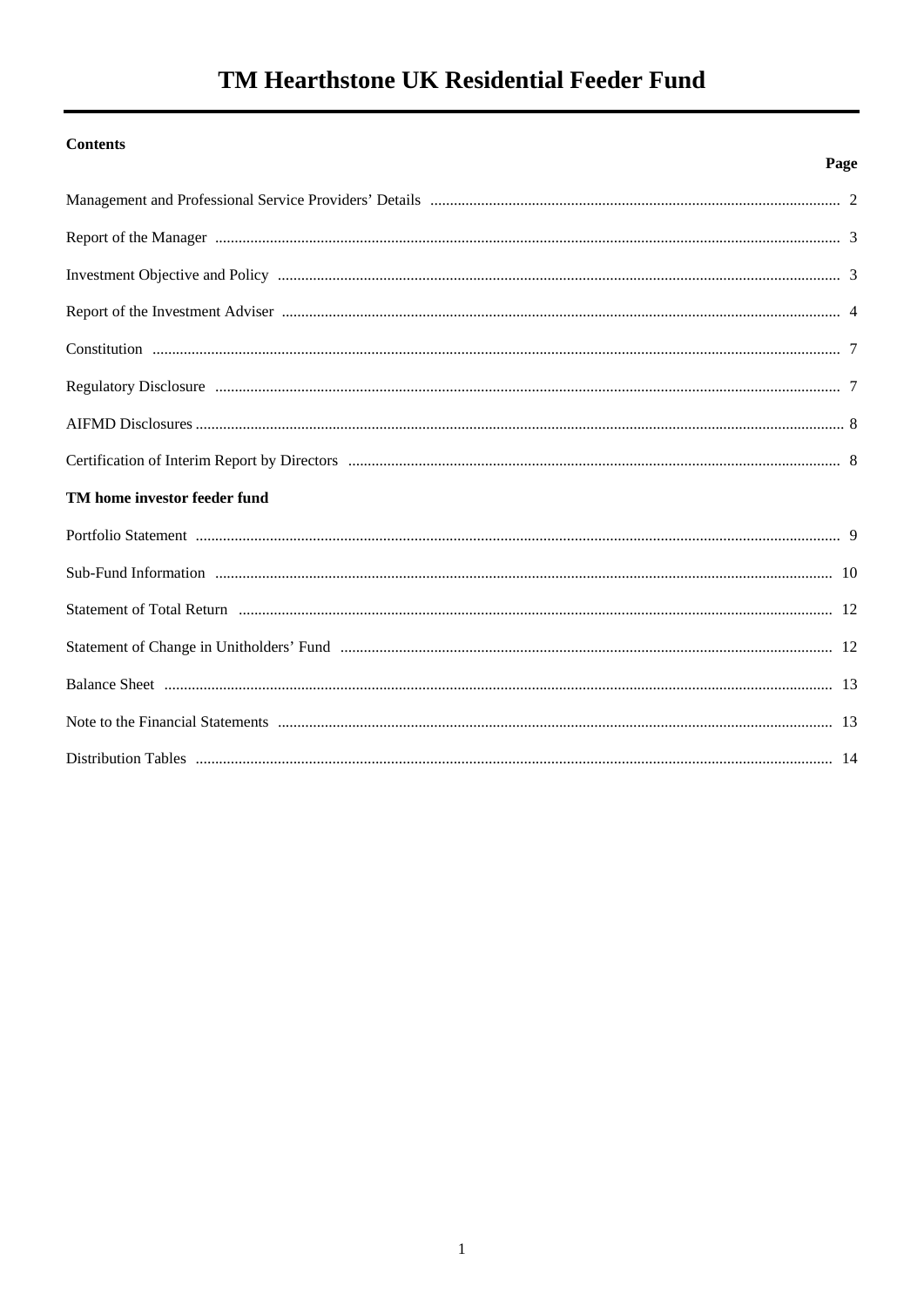#### **Management and Professional Service Providers' Details**

#### **Manager:**

Thesis Unit Trust Management Limited Exchange Building St John's Street Chichester West Sussex PO19 1UP Tel: 01243 531 234

*Authorised and regulated by the Financial Conduct Authority* 

#### **Dealing & Registration:**

Northern Trust Global Services SE PO Box 3733 Royal Wootton Bassett Swindon SN4 4BG Tel: 0333 300 0375 Fax: 020 7982 3924

*Authorised by the Prudential Regulation Authority and regulated by the Financial Conduct Authority and the Prudential Regulation Authority* 

#### **Trustee:**

NatWest Trustee and Depositary Services Limited\* Drummond House, Second Floor 1 Redheughs Avenue Edinburgh EH12 9RH

*Authorised by the Prudential Regulation Authority and regulated by the Financial Conduct Authority and the Prudential Regulation Authority* 

\* NatWest Trustee and Depositary Services Limited replaced National Westminster Bank plc as depositary of TM home investor feeder fund in 2018

#### **Auditor:**

Grant Thornton UK LLP 30 Finsbury Square London EC2A 1AG

#### **Directors:**

S. R. Mugford - Finance Director D. W. Tyerman - Chief Executive Officer S. E. Noone - Client Service Director D. K. Mytnik - Non-Executive Director<sup>1</sup> V. R. Smith - Non-Executive Director<sup>1</sup>

S.R. Mugford, D.W. Tyerman, D.K. Mytnik and V.R. Smith also hold directorships of other companies within the Thesis Group, and are engaged in significant business activity within these companies. Such business activities may be of significance to the business of the Trust.

<sup>1</sup>Appointed 12th April 2018.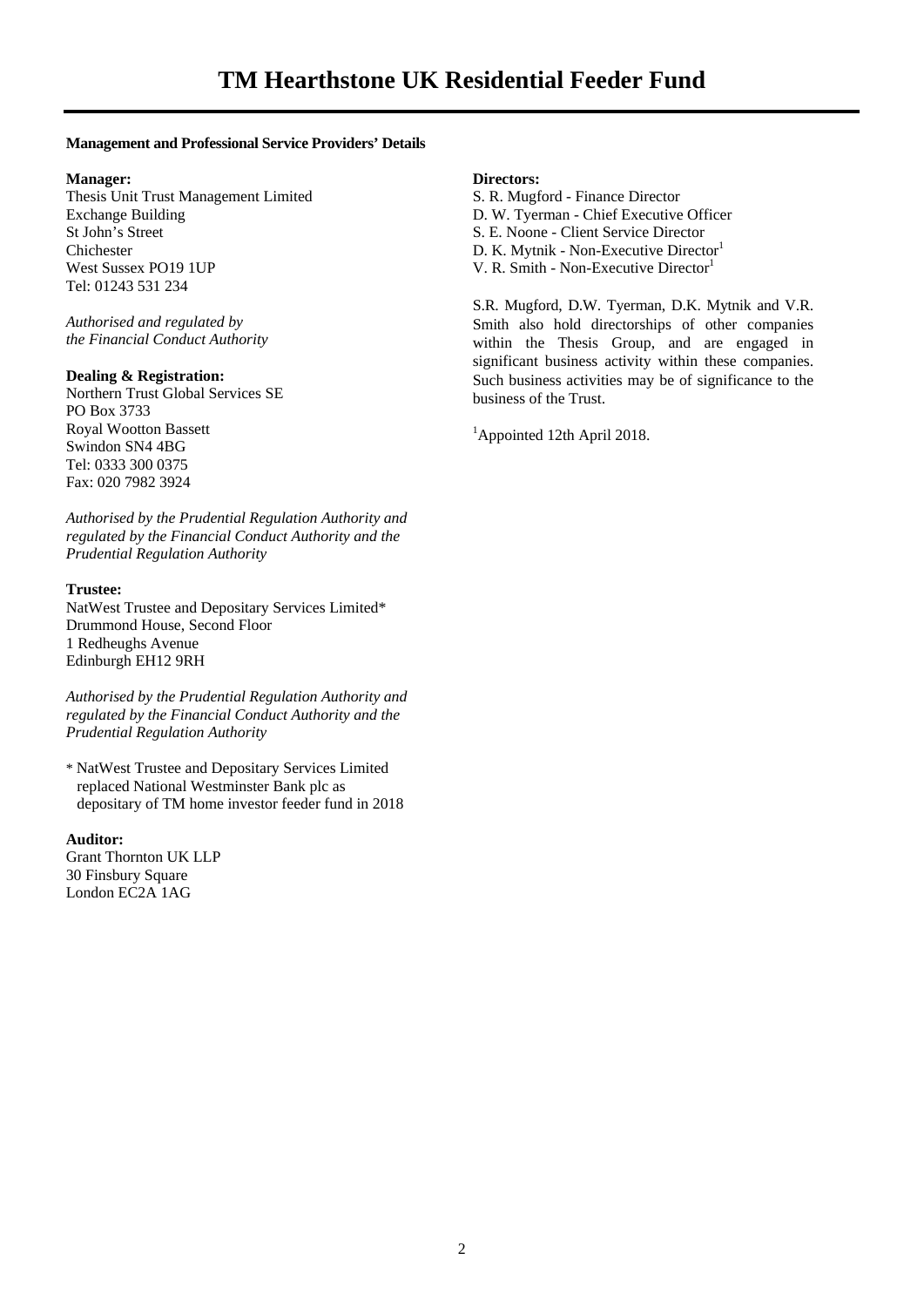#### **Report of the Manager**

*(unaudited) for the period ended 31st December 2018* 

Thesis Unit Trust Management Limited, (the "Manager") is pleased to present the Manager's interim report for TM Hearthstone UK Residential Feeder Fund (the "Trust") for the period ended 31st December 2018.

#### **Investment Objective and Policy**

The investment objective of the Trust is capital and income growth by investing solely in the TM home investor fund, a subfund of TM Hearthstone ICVC, qualifying as a PAIF.

#### **Important Information**

The Manager received approval from the FCA to amend the name of TM Hearthstone UK Residential Feeder Fund (Retail Unbundled) to TM home investor feeder fund effective on 13th July 2018.

> Thesis Unit Trust Management Limited Manager 22nd February 2019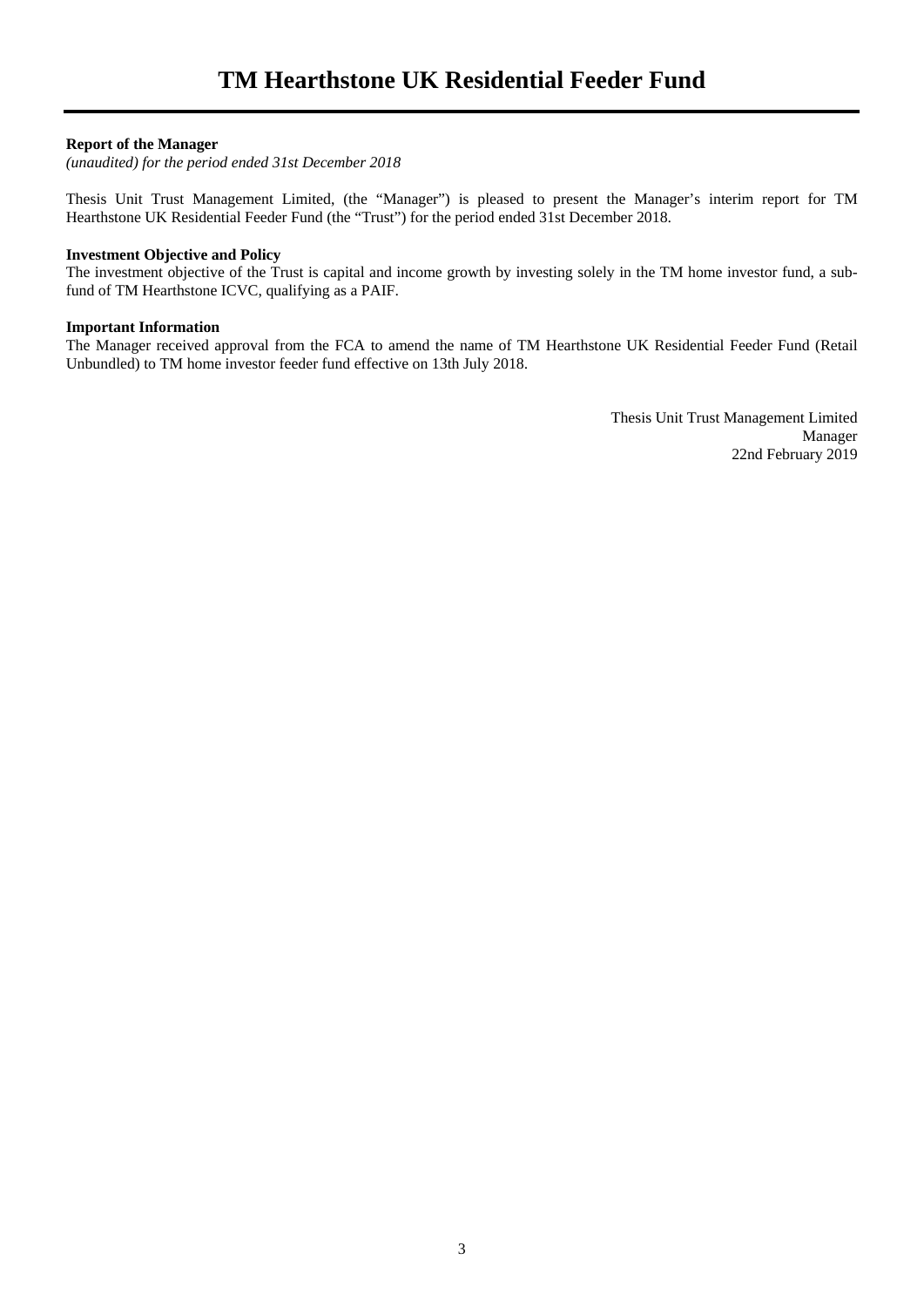**Report of the Investment Adviser** 

*(unaudited) for the period ended 31st December 2018* 

#### **Performance Table**

| Date                    |                  | <b>TM</b> home<br>investor<br>feeder |
|-------------------------|------------------|--------------------------------------|
| 30th Nov 18-31st Dec 18 | 1 <sub>mth</sub> | $-0.07\%$                            |
| 30th Sep 18-31st Dec 18 | 3mth             | 0.15%                                |
| 30th Jun 18-31st Dec 18 | 6mth             | 1.95%                                |
| 31st Dec 17-31st Dec 18 | 1yr              | 2.18%                                |
| 31st Dec 15-31st Dec 18 | $3V$ rs          | 8.29%                                |
| <b>Launch To Date</b>   |                  | <b>35.26%</b>                        |

#### **Investment Report**

#### **Residential Market**

#### **Residential Market Performance**

The market was dominated by a climate of unusual and prolonged uncertainty and it therefore helps to consider the UK's underlying economic health separately from the potentially disruptive influences of geopolitics.

GDP growth in 2018 was modest and looks set to come in at around 1.3%, with a lacklustre start affected by adverse weather and weak consumer spending, offset by an acceleration through the summer. Towards the end of the year, growth appeared to be faltering again, with survey evidence pointing to a decline in business confidence and investment, and reduced consumer confidence. Conversely, the labour market remained strong with record levels of employment boosting tax receipts and prompting the Chancellor to declare that the end of austerity is in sight. This has raised household spending power as earnings growth has accelerated ahead of inflation, which has eased in recent months.

The uncertainty around Brexit has weighed on consumer and business sentiment. The entrenched and starkly polarised views on Brexit and the narrowness of the 2016 "leave" mandate left politicians seemingly unable to broker an acceptable compromise. The result was that householders who would otherwise thought of moving have stayed put and sales volumes ran at between 75% and 80% of what would be considered normal. Within this, there were significant regional variations, with, in general, London, the South East and the Eastern region bearing the brunt of the slowdown, both in turnover and values.

Some local housing markets are, of course, more volatile than others. Prime properties and the most expensive locations in and around London are a good example, where prices have been falling, having initially strongly rebounded after the global financial crisis. By contrast, ONS data point to moderate price increases of over 4% during 2018 for much of the Midlands and parts of Northern England and suggest national average growth of a little over 2%. Forecasts from the Treasury's December consensus survey point to continuing subdued house price growth of 2.1% nationally for 2019. None of the 15 forecasters in the survey is predicting an overall decline, consistent with the fact that none is anticipating a recession. This assumes a Brexit deal that avoids the more doom-laden predictions of some commentators under a "no deal" scenario.

The UK population continues to grow, and figures released in June 2018 by the Office of National Statistics showed that the population of the UK at 30th June 2017 exceeded 66 million people (66,040,229), an increase of 392,000 people since mid-2016. This growth rate (0.6%) is the lowest since mid-2004 but remains significant. Anecdotal evidence suggests that the rate of growth from EU migration is slowing and the decrease in net international migration in mid-2017 has affected the rate of population growth in some places more than others, with England's growth rate decreasing more than the other countries of the UK (to 0.64%), and London's rate nearly halving to 0.63%. Even so, 59% of the population growth is through net international.

The RICS UK Residential Market Survey in for December 2018 showed results consistent with a weaker trend in sales market activity with headline indicators on both demand and supply edging further into negative territory, and forward looking metrics suggested that momentum was likely to continue slipping in the Q1 2019, although a somewhat stable trend is expected to emerge further out. Looking further forward into 2019, Chartered Surveyors envisaged sales volumes picking up.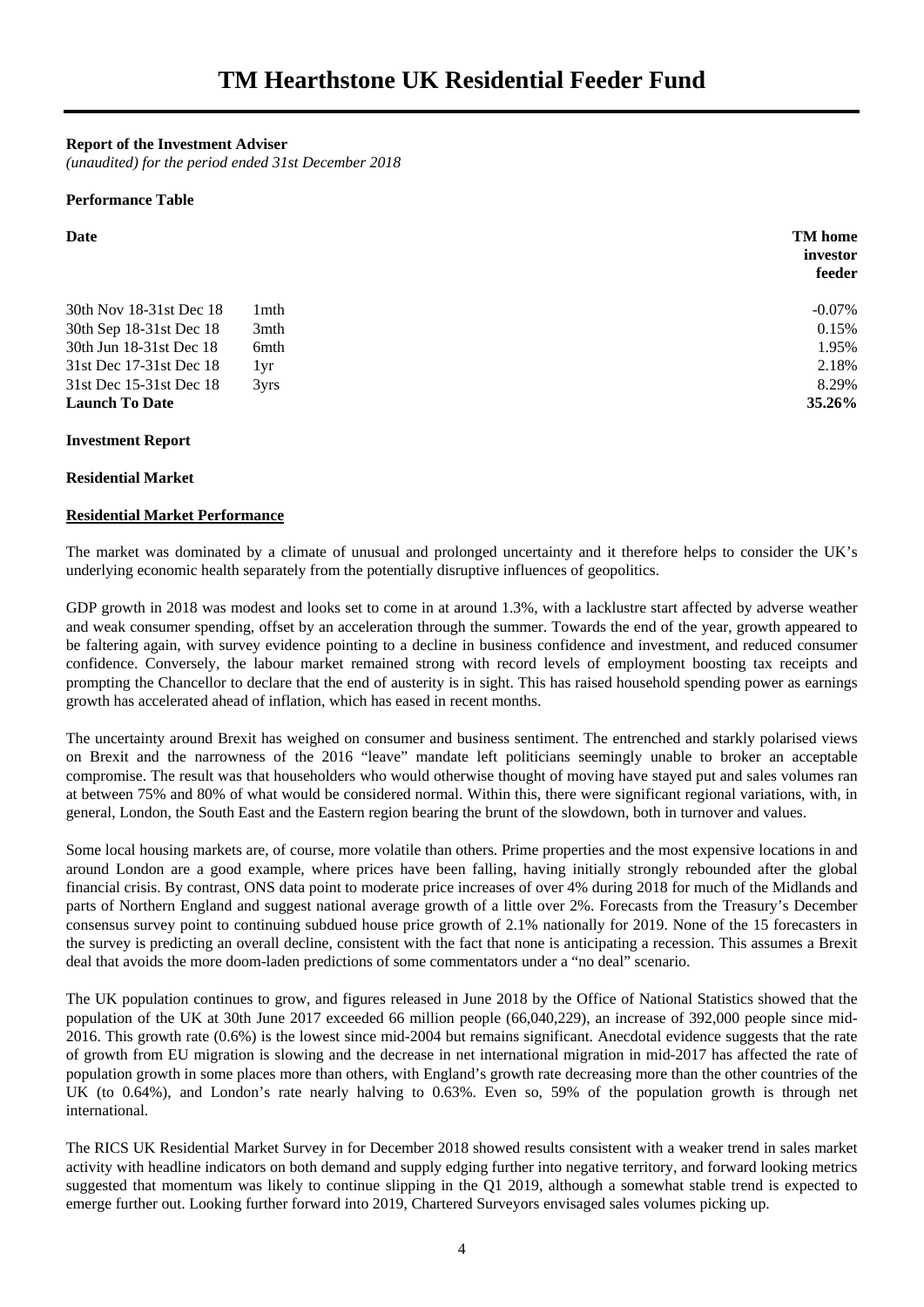#### **Report of the Investment Adviser**

*(unaudited) for the period ended 31st December 2018 (continued)* 

#### **Investment Report** *(contimued)*

Within the national average figures, the RICS noted significant variations, with London and the South East tending to showing the worse performance than the rest of the UK. They also noted that at higher price levels, above £500,000 the majority of members reported sale prices coming in below asking prices, but below that figure a small majority noted them coming in at, or slightly above asking prices.

One factor remained consistent, and that is the continuing shortage of good quality housing in many locations. Figures from the NHBC show that housing starts and completions remain stuck at around 10,000 a month throughout the year. The social housing sector is delivering around 3,000 per month, but the combined annual total of 150,000 falls well short of the Government's assessment of need of between 250,000 and 300,000. Government figures including conversions puts the total around 200,000, but the shortfall, which has built up over two decades is still increasing.

The new homes market continued to be buoyant. With the House Builders Federation reporting continued growth in demands from first time buyers, often with the assistance of Help to Buy, slightly increasing demand from home movers and a continuing reduction in demand from Buy to Let investors. With an extension of Help to Buy until 2023, albeit with some slight changes at the upper end, housebuilders remain confident both as to volumes and prices.

The mortgage market continued to grow steadily. The Bank of England and FCA released figures showing that new mortgage commitments (new lending that lenders have agreed to) advance in coming months. Affordability remains under constant review and the proportion of high loan-to-income (LTI) lending (loans above four times the value of annual income for a single buyer or above three times the annual income for joint buyers) increased by 1.7 percentage points to 47%. The share of loans with a loan-to-value (LTV) ratio exceeding 90% also increased, to 4.3%. The value of outstanding mortgage balances with some arrears increased for the first time since 2016 Q2 to £14.5 billion, but these balances still account for only 1% of the total.

#### **House Prices & Transactions**

The LSL Acadata House Price Index continued to rise slightly in December, reporting growth of just 0.3% pushing the average price of a house in England & Wales up slightly to £306,647. As in previous years, this average masks considerable regional variations. The rate of house price growth reported was the lowest in seven years, but more than two thirds of local authority areas reported annual growth. While the market as a whole is seeing house price growth, the overall figure at 0.6% is lower than the CPI figure, to November, at 2.2% means that average prices fell slightly in real terms. There are however significant regional variations.

There was a broad band of above inflation increases across the Midlands, into Wales and up to the North West, and the East of England, South East and London lagging behind. However, the differences are small.

Hometrack, who publish a UK Cities House Price Index, noted house price inflation of 2.7% ranging from +7% in Edinburgh to -6% in Aberdeen. All of the fund's investments in Scotland are in Edinburgh. The fund has investments in half of the top performing cities.

The pattern in London is variable, with some Boroughs at the top of the market recording falls in value, and others rises. The funds properties at Wembley Park, which represents almost all the London holding, held their value through the year, and continued to let well.

The Housebuilders Federation, in figures to October, as reported by the NHBC, noted slightly lower numbers of site visits and reservations with with small rises in first time buyers and home movers outweighed by significant reductions in buy to let investors. Housebuilders of all sizes remain optimistic that new homes sales will continue to rise, with the larger companies the most optimistic.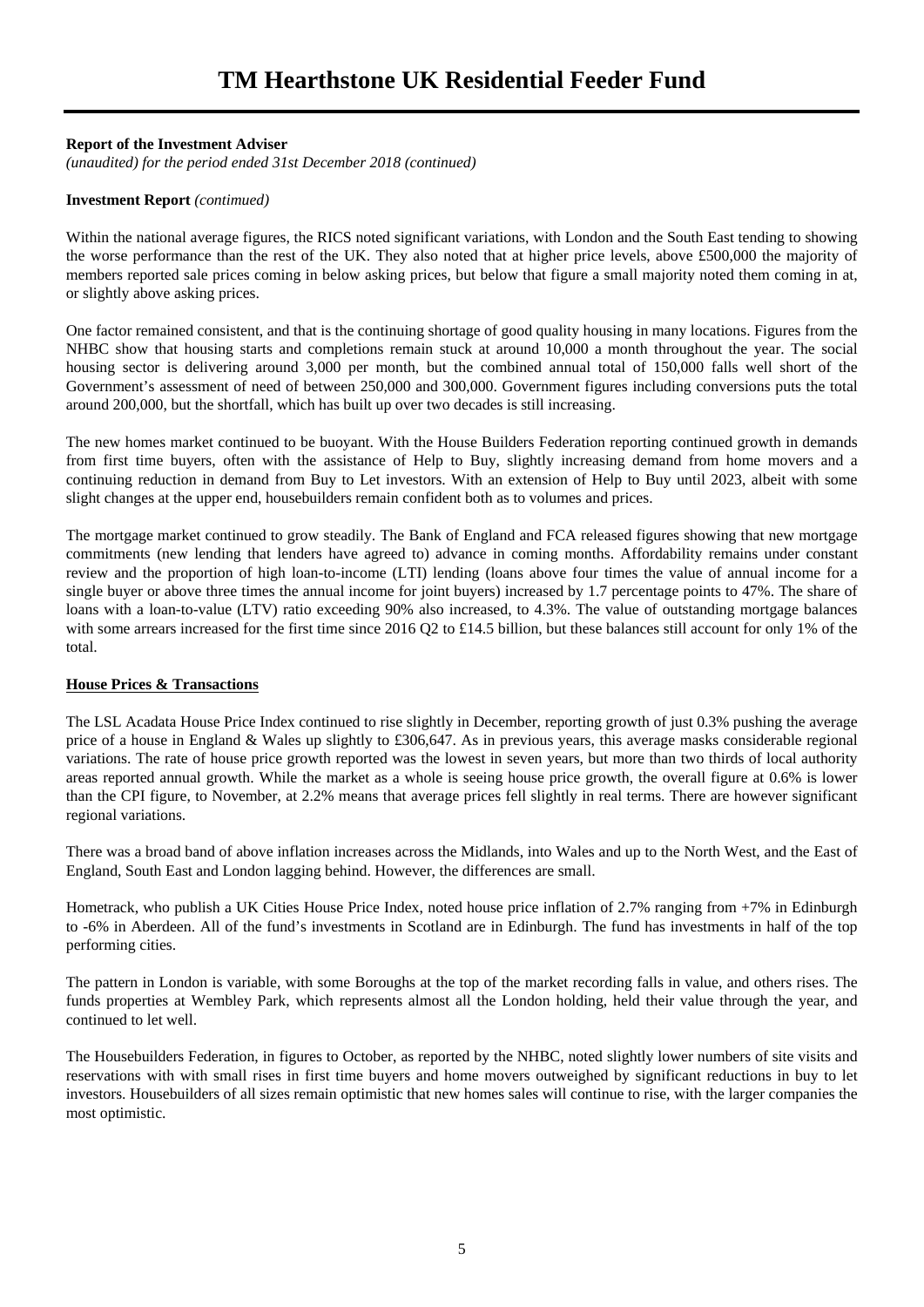#### **Report of the Investment Adviser**

*(unaudited) for the period ended 31st December 2018 (continued)* 

#### **Investment Report** *(contimued)*

#### **Rental Property**

In the lettings market, the RICS Survey are indicative of demand from prospective tenants holding broadly steady through the year. Alongside this, the new landlord instructions series remained in negative territory signalling a decline in the supply of fresh rental stock coming on to the market. As a result of these dynamics, RICS expects rents to rise modestly over both the three and twelve month horizons. Further out, rental growth is expected to outpace that of prices; on average, rents are expected to rise by 3.1% per annum over the next five years, whilst price growth projections stand at 2.3% on the same basis.

Connells, one of the largest High Street agencies, recorded signs in the first half of 2018 that private landlords were looking to leave the sector, but noted the majority are holding firm despite increased legislation and regulatory pressures. Applicant activity continued to show strong demand outstripping supply for new tenancies and noted seeing demand for better quality accommodation.

The English Housing Survey notes that there is still a significant pool of poor quality, expensive to heat housing in the Private Rented Sector. As landlords, the TM Fund, which comprises only modern homes in good condition, expect to continue to outperform the market average. The ONS produces a test index The Index of Private Housing Rental Prices, while it is still in development its results are not considered to be exact, but it is nevertheless regarded as a good source of market information. Private rental prices paid by tenants in the UK increased by 0.9% in the 12 months to November 2018, unchanged since July 2018.

Rental prices for the UK excluding London increased by 1.4% in the 12 months to November 2018, unchanged from October 2018. London private rental prices were unchanged (0.0%) in the 12 months to November 2018; up from a decrease of 0.2% in October 2018.

> Hearthstone Asset Management Ltd. Property Investment Adviser 7th February 2019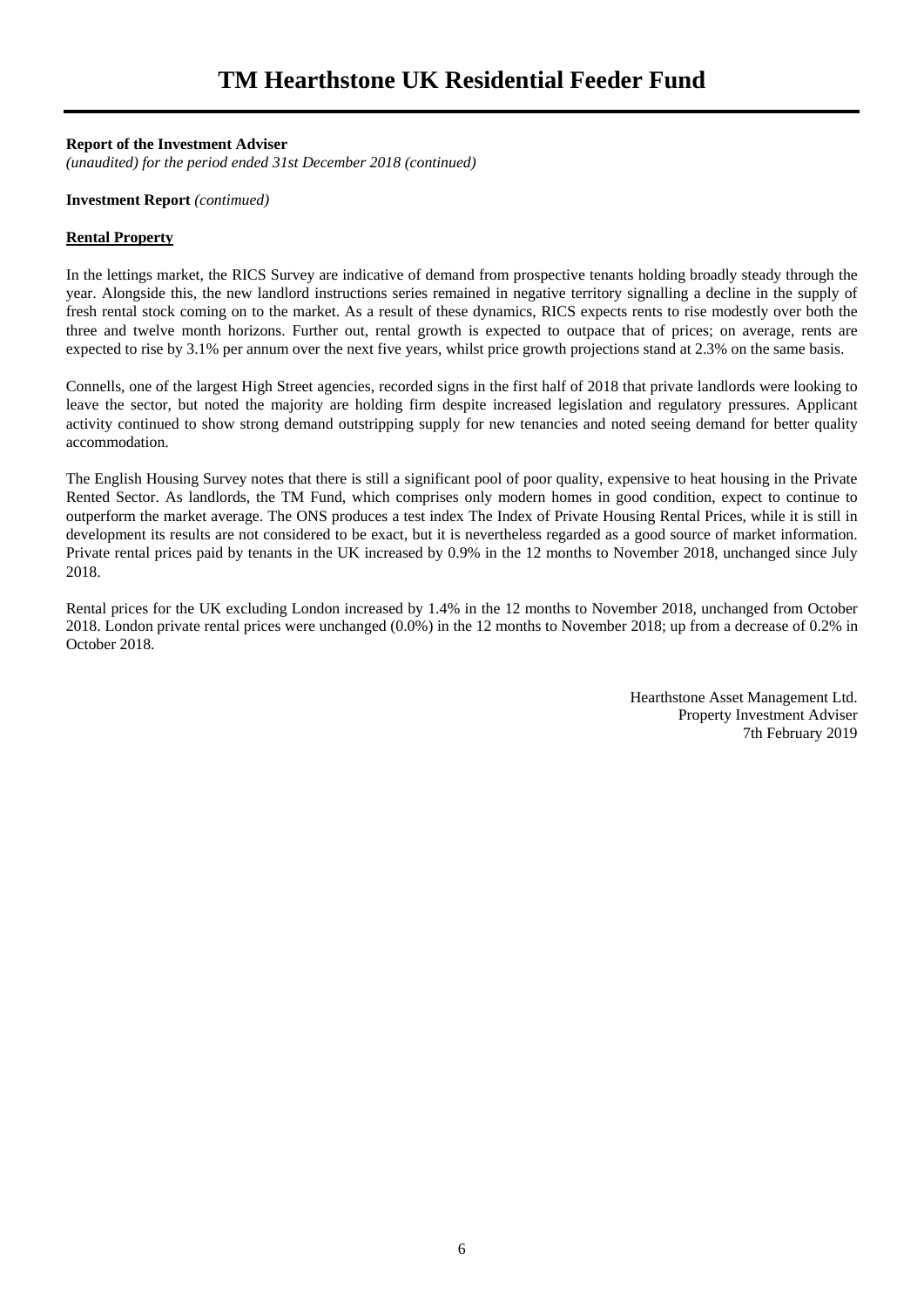#### **Constitution**

TM Hearthstone UK Residential Feeder Fund (the "Trust") is an authorised unit trust in umbrella form and authorised by the FCA with effect from 30th April 2012. The Trust is intended to enable companies and other investors who are not able to invest directly into the TM Hearthstone PAIF to do so indirectly through its Trusts which are wholly invested in four distinct classes within the TM Hearthstone PAIF. The Trust has an unlimited duration.

The Trust is a non-UCITS retail scheme (NURS). It is structured as an umbrella unit trust, and currently has one sub-fund available for investment, TM home investor feeder fund. TM home investor feeder fund invests in share class H of TM home investor fund. Further funds may be established in the future. Unitholders are not liable for the debts of the Trust.

The annual long report of the Master fund will normally be published no later than four months from the end of each interim accounting period. This report will be supplied free of charge to any person on request, and is available at the offices of the Manager at Exchange Building, St John's Street, Chichester, West Sussex PO19 1UP in English, for inspection during ordinary office hours.

#### **Regulatory Disclosure**

This document has been issued by Thesis Unit Trust Management Limited (authorised and regulated by the Financial Conduct Authority).

Past performance is not necessarily a guide to future performance. The value of units can go down as well as up and is not guaranteed. Changes in rates of exchange may also cause the value of units to fluctuate. Any references in this report to other investments held within this Trust should not be read as a recommendation to the investor to buy and sell the same, but are included as illustration only.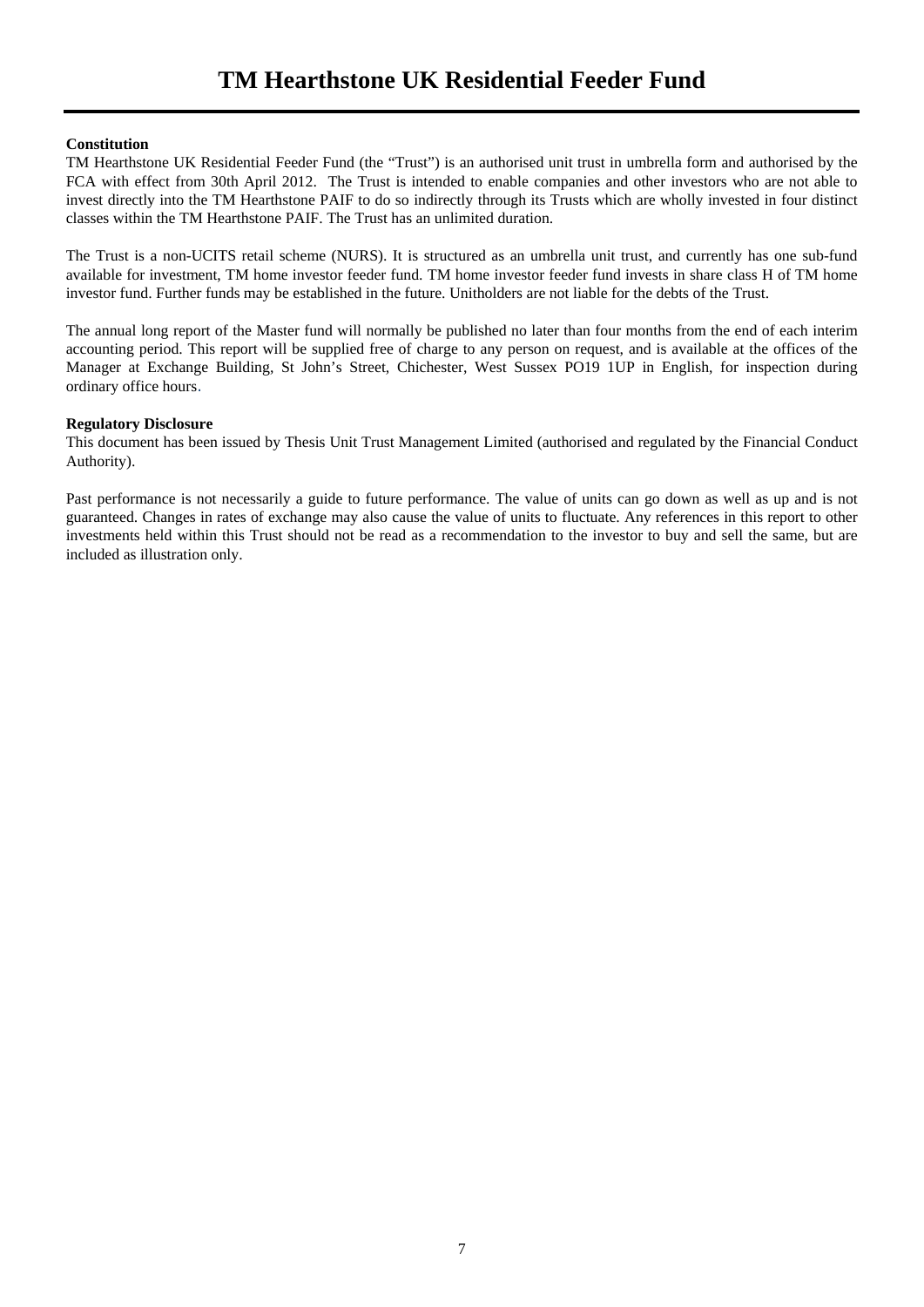# **TM Hearthstone UK Residential Feeder Fund**

#### **AIFMD Disclosures** *(unaudited)*

The provisions of the Alternative Investment Fund Managers Directive ("AIFMD") took effect in full on 22nd July 2014. That legislation requires the fund manager, Thesis Unit Trust Management Limited (the "AIFM"), to establish and maintain remuneration policies for its staff which are consistent with and promote sound and effective risk management and do not encourage risk taking that is inconsistent with the risk profile and the rules of the Trust nor impair compliance with the AIFM's duty to act in the best interests of the Trust.

The AIFM is part of a larger group within which remuneration policies are the responsibility of a Remuneration Committee comprised entirely of non-executive directors. That committee has established a remuneration policy which sets out a framework for determining the level of fixed and variable remuneration of staff, including maintaining an appropriate balance between the two.

Arrangements for variable remuneration within the group are calculated primarily by reference to the performance of each individual and the profitability of the relevant business unit. The performance of individuals working on the business of the AIFM is assessed primarily by reference to non-financial criteria, especially the effectiveness of their oversight monitoring of delegates appointed to perform investment advisory or fund administration services for the Trust.

Within the group, all staff are employed by the parent company with none employed directly by the Alternative Investment Fund Manager. A number of staff are considered, however, to devote the whole of their time to the business of the AIFM and its subsidiary, TUTMAN LLP, which also acts as an AIFM. The costs of a number of other individuals are allocated between the entities within the group based on the expected amount of time devoted to each.

The total remuneration of those individuals considered to comprise the entire staff of the AIFM and its subsidiary, including those whose time is allocated between group entities, for the financial year ending 30th April 2018, is analysed below:

|                           | £         |
|---------------------------|-----------|
| <b>Fixed Remuneration</b> | 970,471   |
| Variable Remuneration     | 131,386   |
| <b>Total</b>              | 1,101,857 |
| Headcount (FTE)           | 20.6      |

The staff members included in the above analysis support the entirety of the funds managed by the AIFM. A breakdown of these figures in relation to each fund managed by the AIFM does not exist.

Management have carried out a review of the general principles within the remuneration policy and the implementation of the remuneration policy during the period and following this review, no changes have been considered necessary.

#### **Certification of Interim Report by Directors**

In accordance with the requirements of the Open-Ended Investment Companies Regulations 2001 (the "OEIC Regulations") and the Collective Investment Schemes Sourcebook ("COLL Sourcebook") and the Investment Funds Sourcebook ("FUND"), we hereby certify this Interim Report on behalf of the Manager, Thesis Unit Trust Management Limited.

D.W. TYERMAN Director

S. E. NOONE Director

22nd February 2019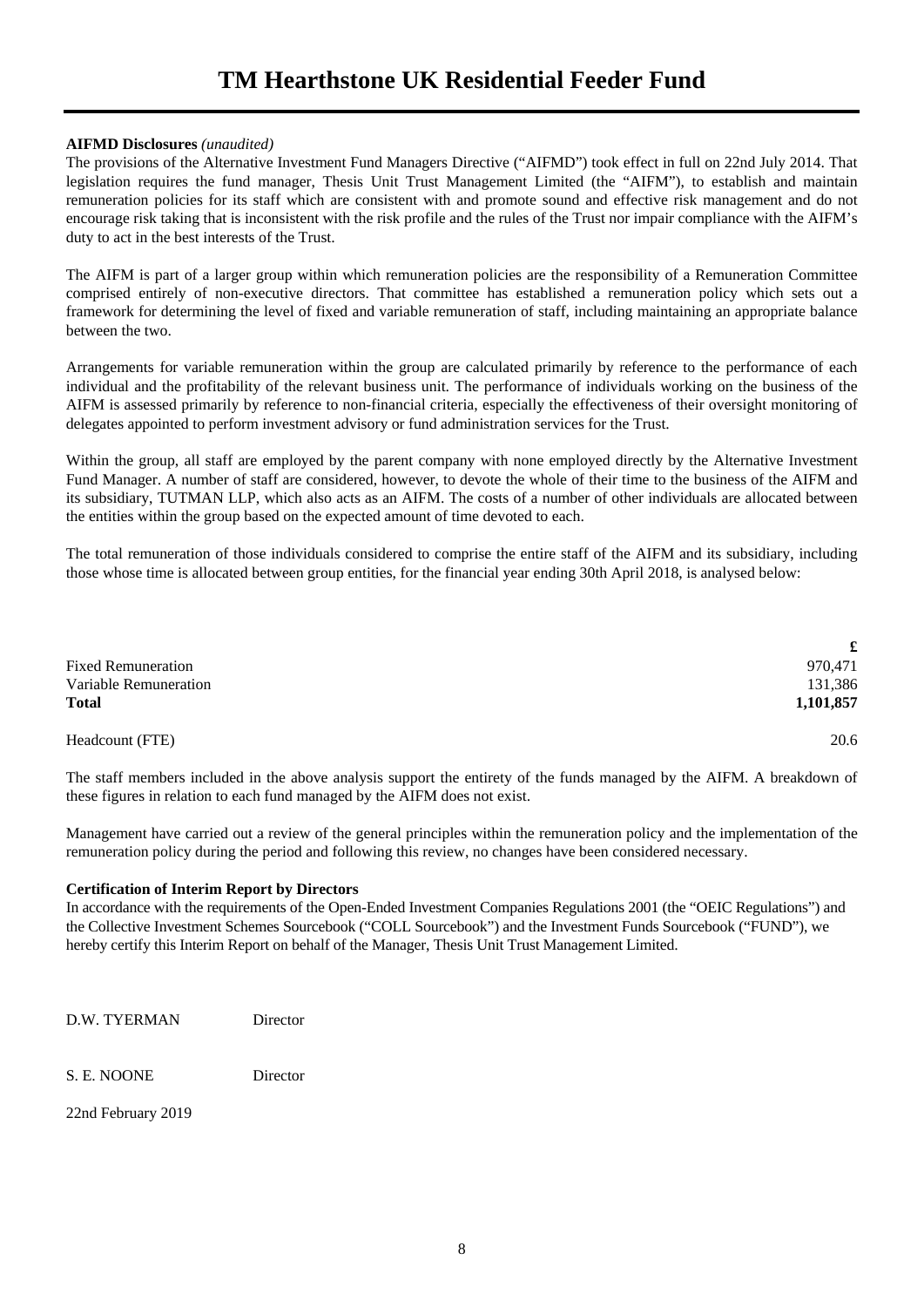#### **Portfolio Statement**

*(unaudited) as at 31st December 2018* 

|           |                                                      |               | Percentage    |
|-----------|------------------------------------------------------|---------------|---------------|
|           |                                                      | <b>Market</b> | of total      |
|           |                                                      | value         | net assets    |
| Holding   |                                                      | £             | $\frac{6}{9}$ |
|           | Property Authorised Investment Funds 99.89% (99.88%) |               |               |
| 9,105,033 | TM home investor H Gross Accumulation*               | 12,743,632    | 99.89         |
|           |                                                      |               |               |
|           | Net investments 99.89% (99.88%)                      | 12,743,632    | 99.89         |
|           | Net other assets                                     | 14,405        | 0.11          |
|           |                                                      |               |               |
|           | <b>Total net assets</b>                              | 12,758,037    | 100.00        |
|           |                                                      |               |               |

Note: Comparative figures shown in brackets relate to 30th June 2018.

 \* The Fund Property Adviser is Hearthstone Asset Management Limited and the Investment Adviser is Thesis Asset Management Limited.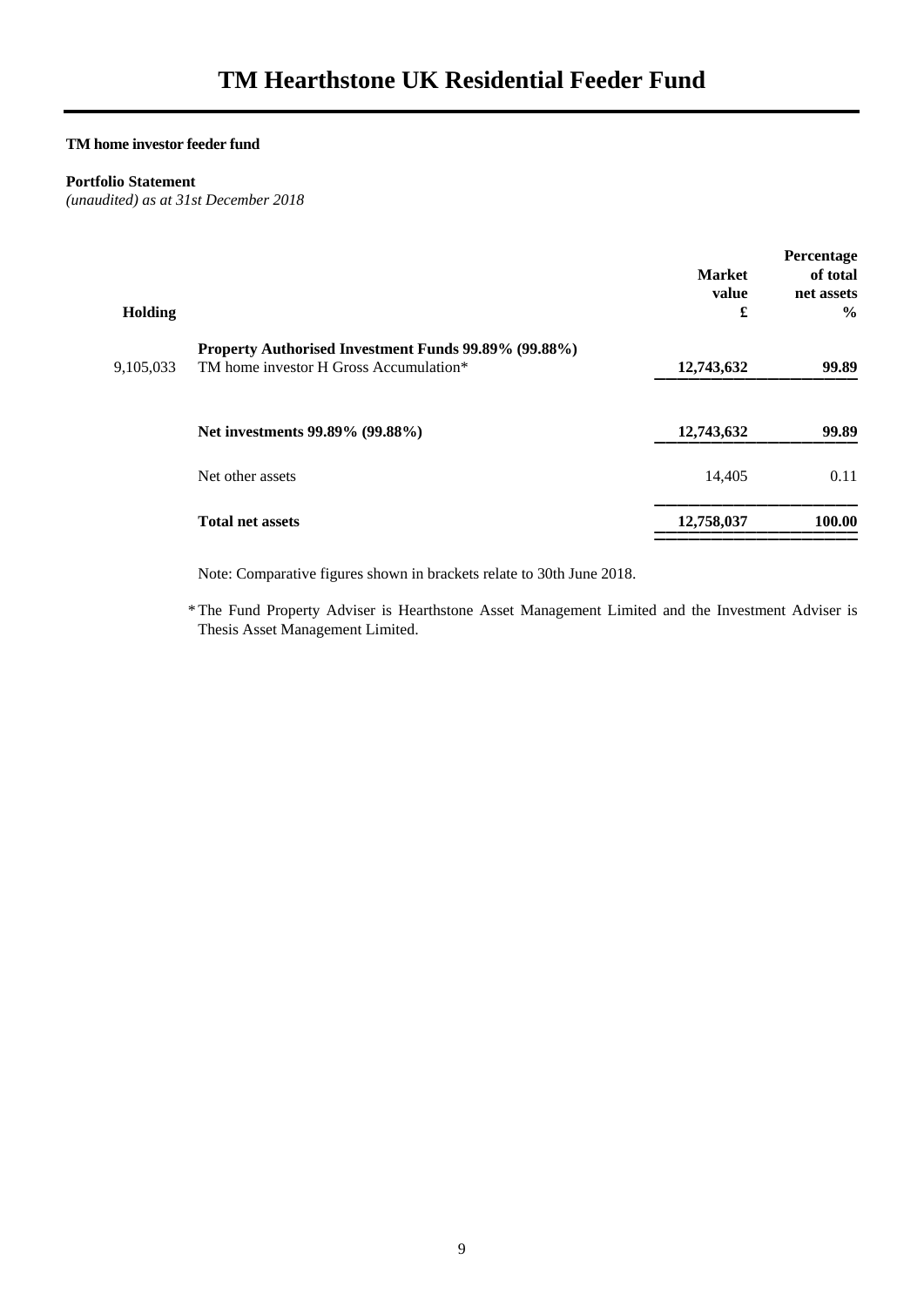#### **Sub-Fund Information**

The Comparative Table on page 11 gives the performance of the only active unit class in the sub-fund.

The 'Return after charges' disclosed in the Comparative Table is calculated as the return after operating charges per unit divided by the opening net asset value per unit. It differs from the sub-fund's performance disclosed in the Manager's report, which is calculated based on the latest published price.

Portfolio transaction costs are incurred when investments are bought or sold by a fund in order to achieve the investment objective. These transaction costs affect an investor in different ways depending on whether they are joining, leaving or continuing with their investment in the sub-fund.

Direct transaction costs include broker commission and taxes. Broker commission includes the fee paid to a broker to execute the trades.

In addition, there are indirect portfolio transaction costs arising from the 'dealing spread' – the difference between the buying and selling prices of underlying investments in the portfolio. Unlike shares whereby broker commissions and stamp duty are paid by a fund on each transaction, other types of investments (such as bonds, money instruments, derivatives, collective investment schemes) do not have separately identifiable transaction costs; these costs form part of the dealing spread. Dealing spreads vary considerably depending on the transaction value and market sentiment.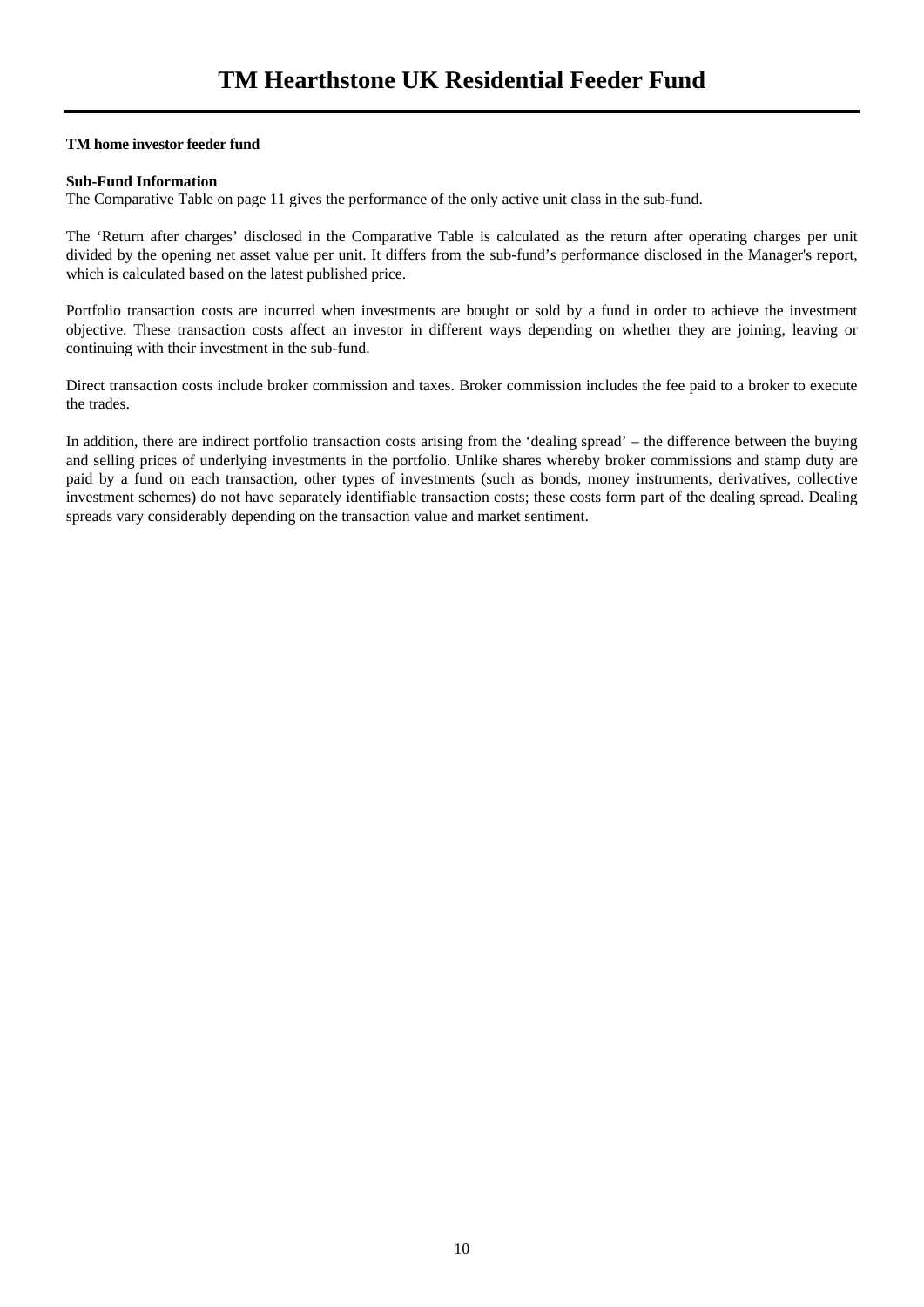#### **Sub-Fund Information** *(continued)*

*Net Acc1*

|                                                              | $31/12/2018^2$<br>(pence per unit) | 30/06/2018<br>(pence per unit) | 30/06/2017<br>(pence per unit) |
|--------------------------------------------------------------|------------------------------------|--------------------------------|--------------------------------|
| <b>Change in Net Asset Value per Unit</b>                    |                                    |                                |                                |
| Opening net asset value per unit                             | 134.32                             | 127.64                         | 127.30                         |
| Return before operating charges*<br>Operating charges        | 2.69<br>(1.26)                     | 9.30<br>(2.62)                 | 3.02<br>(2.68)                 |
| Return after operating charges*                              | 1.43                               | 6.68                           | 0.34                           |
| Distribution<br>Retained distributions on accumulation units | (0.74)<br>0.74                     | (0.89)<br>0.89                 |                                |
| Closing net asset value per unit                             | 135.75                             | 134.32                         | 127.64                         |
| * after direct transaction costs of <sup>3</sup> :           |                                    |                                |                                |
| <b>Performance</b>                                           |                                    |                                |                                |
| Return after charges                                         | 1.06%                              | 5.23%                          | 0.27%                          |
| <b>Other Information</b>                                     |                                    |                                |                                |
| Closing net asset value $(\text{\pounds}000)$                | 12,758                             | 12,397                         | 14,267                         |
| Closing number of units                                      | 9,398,359                          | 9,229,498                      | 11,177,960                     |
| Operating charges <sup>4</sup>                               | 1.85%                              | 1.98%                          | 2.10%                          |
| Direct transaction costs                                     | 0.00%                              | 0.00%                          | 0.00%                          |
| <b>Prices</b>                                                |                                    |                                |                                |
| Highest unit price                                           | 136.10                             | 133.50                         | 130.40                         |
| Lowest unit price                                            | 134.20                             | 130.50                         | 126.20                         |

<sup>1</sup>D Acc unit class name is changed to Net Acc.

<sup>2</sup> Operating cost for the six months period ended 31st December 2018.

 $3$  Direct transaction costs are stated after deducting the proportion of the amounts collected from dilution adjustments or dilution levies that relate to direct transaction costs. A negative transactions costs figure might arise where there is a timing difference between inflows and the settlement of the resultant purchases.

<sup>4</sup> Operating charges, otherwise known as the OCF is the ratio of the sub-fund's total disclosable costs (excluding overdraft interest) to the average net assets of the sub-fund. The OCF is intended to provide a reliable figure which gives the most accurate measure of what it costs to invest in a sub-fund and is calculated based on the last period's figures. Included within the OCF are synthetic costs which includes the OCF of the underlying funds weighted on the basis of their investment proportion.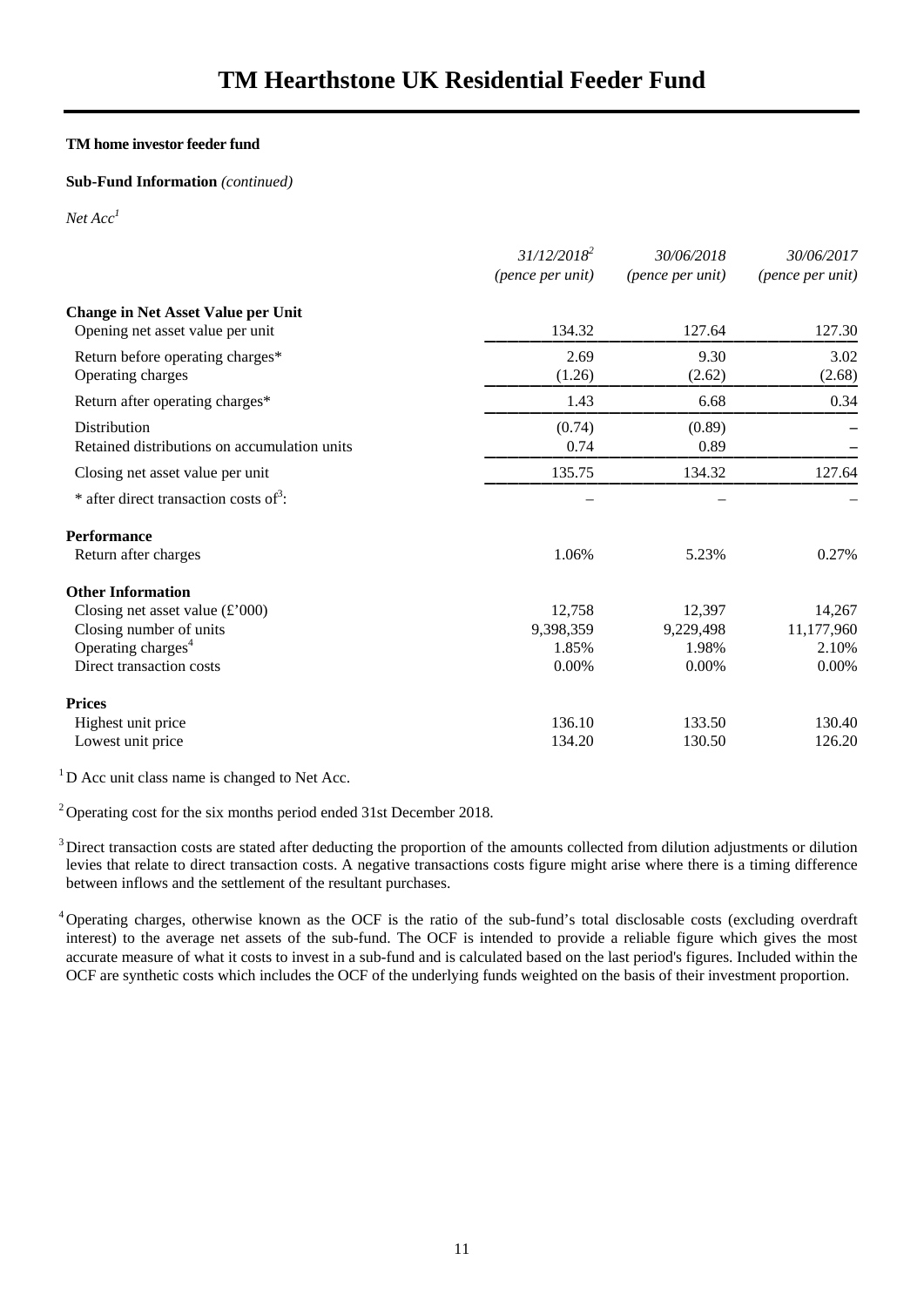#### **Statement of Total Return**

*(unaudited) for the period ended 31st December 2018* 

|                                                            | $\pmb{\pounds}$ '000 | 2018<br>$\pounds 000$ | £'000 | 2017<br>$\pounds 000$ |
|------------------------------------------------------------|----------------------|-----------------------|-------|-----------------------|
| Income<br>Net capital gains<br>Revenue                     | 156                  | 64                    | 82    | 500                   |
| Expenses                                                   | (70)                 |                       | (9)   |                       |
| Interest payable and similar charges                       |                      |                       |       |                       |
| Net revenue before taxation                                | 86                   |                       | 73    |                       |
| Taxation                                                   | (17)                 |                       | (12)  |                       |
| Net revenue after taxation for the year                    |                      | 69                    |       | 61                    |
| <b>Total return before distributions</b>                   |                      | 133                   |       | 561                   |
| Distributions                                              |                      | (69)                  |       | (61)                  |
| Change in unitholders' funds<br>from investment activities |                      | 64                    |       | 500                   |

#### **Statement of Change in Unitholders' Funds**

*(unaudited) for the period ended 31st December 2018* 

|                                                                                  | $\pounds 000$    | 2018<br>£'000 | £'000            | 2017<br>£'000 |
|----------------------------------------------------------------------------------|------------------|---------------|------------------|---------------|
| Opening net assets*                                                              |                  | 12,397        |                  | 14,267        |
| Amounts receivable on issue of units<br>Amounts payable on cancellation of units | 2,179<br>(1,951) |               | 2,078<br>(2,196) |               |
|                                                                                  |                  | 228           |                  | (118)         |
| Change in unitholders' funds<br>from investment activities                       |                  | 64            |                  | 500           |
| Retained distribution on accumulation units                                      |                  | 69            |                  | 63            |
| <b>Closing net assets</b>                                                        |                  | 12,758        |                  | 14,712        |

\* The opening net assets attributable to unitholders for 2018 differs to the closing position in 2017 by the change in unitholders' net assets for the second half of the comparative financial year.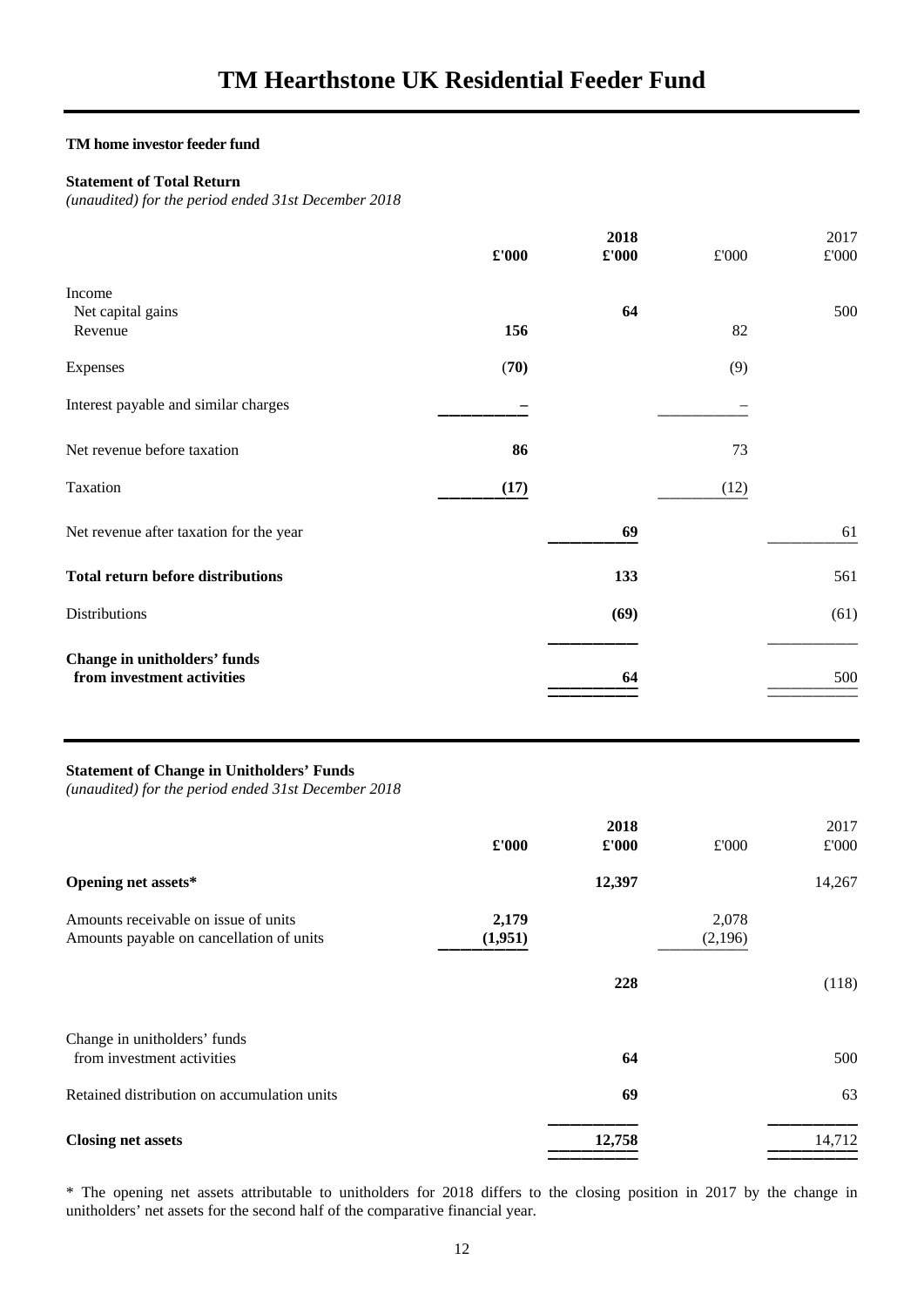### **Balance Sheet**

*(unaudited) as at 31st December 2018* 

|                           | 31/12/2018<br>$\pounds 000$ | 30/06/2018<br>$\pounds 000$ |
|---------------------------|-----------------------------|-----------------------------|
| <b>Assets</b>             |                             |                             |
| Fixed assets:             |                             |                             |
| Investments               | 12,744                      | 12,382                      |
| Current assets:           |                             |                             |
| Debtors                   | 238                         | 119                         |
| Cash and cash equivalents | 5                           | 24                          |
| <b>Total assets</b>       | 12,987                      | 12,525                      |
| <b>Liabilities</b>        |                             |                             |
| Creditors:                |                             |                             |
| <b>Bank</b> overdrafts    | (22)                        | (14)                        |
| Other creditors           | (207)                       | (114)                       |
| <b>Total liabilities</b>  | (229)                       | (128)                       |
| Net assets                | 12,758                      | 12,397                      |
| <b>Unitholders' Funds</b> | 12,758                      | 12,397                      |
|                           |                             |                             |

#### **Note to the Financial Statements**

#### **Accounting Policies**

The interim financial statements have been prepared in accordance with the United Kingdom Generally Accepted Accounting Practice (UK GAAP), as defined within the UK Financial Reporting Standard (FRS 102) and the Statement of Recommended Practice 'Financial Statements of UK Authorised Funds' (the "SORP"), issued by The Investment Management Association (now known as the Investment Association) in May 2014 and amended in June 2017.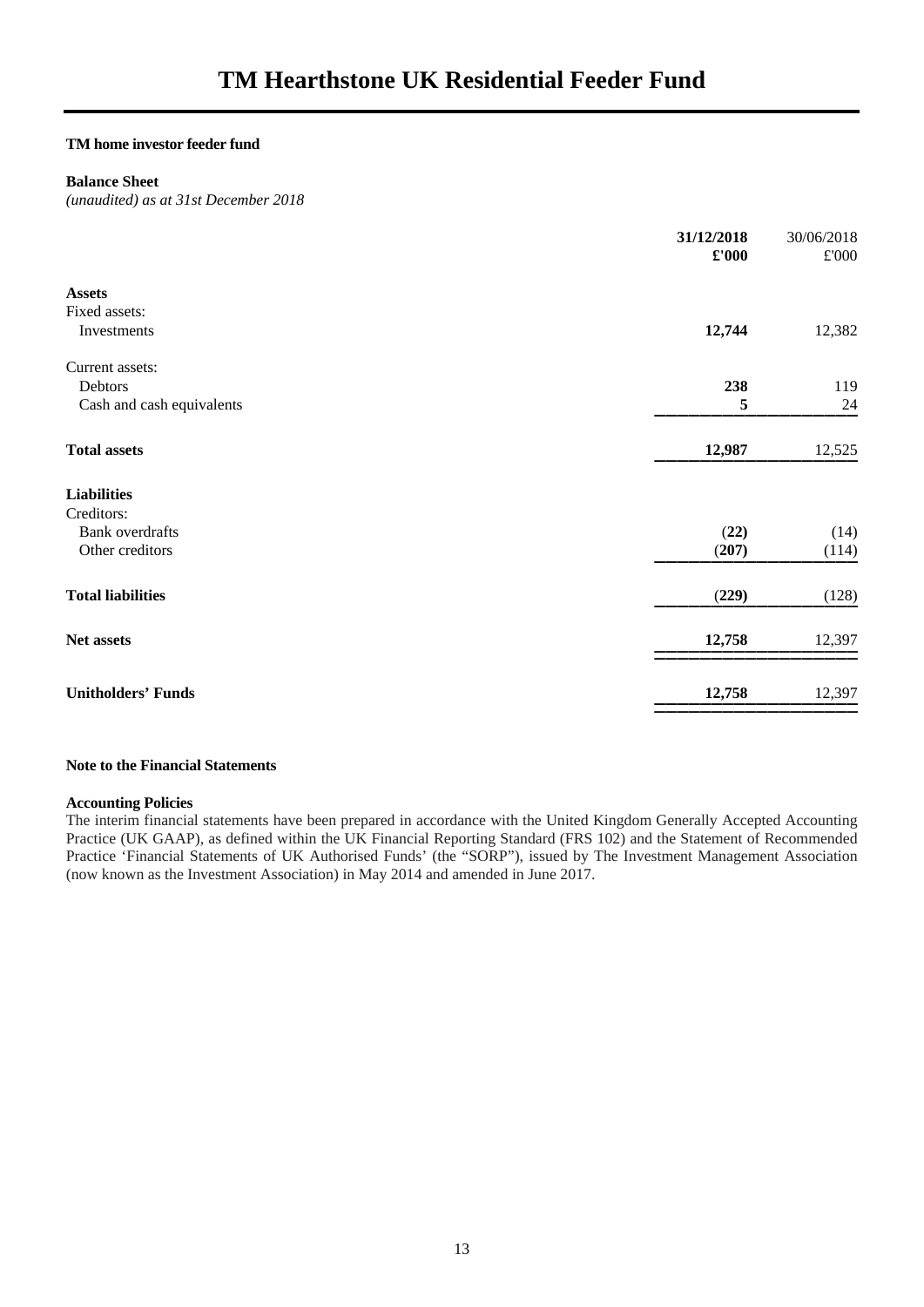#### **Distribution Tables**

*(unaudited) for the period ended 31st December 2018* 

#### **First Interim Accumulation (in pence per unit)\***

Group 1: Units purchased prior to 1st July 2018

Group 2: Units purchased from 1st July 2018 to 30th September 2018

| Group | Net<br>Accumulation | Equalisation | 2018<br>Net Accumulation | 2017<br>Net Accumulation |
|-------|---------------------|--------------|--------------------------|--------------------------|
|       | 0.2098              |              | 0.2098                   | 0.1314                   |
|       | 0.2098              |              | 0.2098                   | 0.1314                   |

#### **Second Interim Accumulation (in pence per unit)\***

#### Group 1: Units purchased prior to 1st October 2018 Group 2: Units purchased from 1st October 2018 to 31st December 2018

| Group | Net<br>Accumulation | Equalisation | 2019<br>Net Accumulation | 2018<br>Net Accumulation |
|-------|---------------------|--------------|--------------------------|--------------------------|
|       | 0.5332<br>0.5332    |              | 0.5332<br>0.5332         | 0.4375<br>0.4375         |

\* There are no group 2 units for this period.